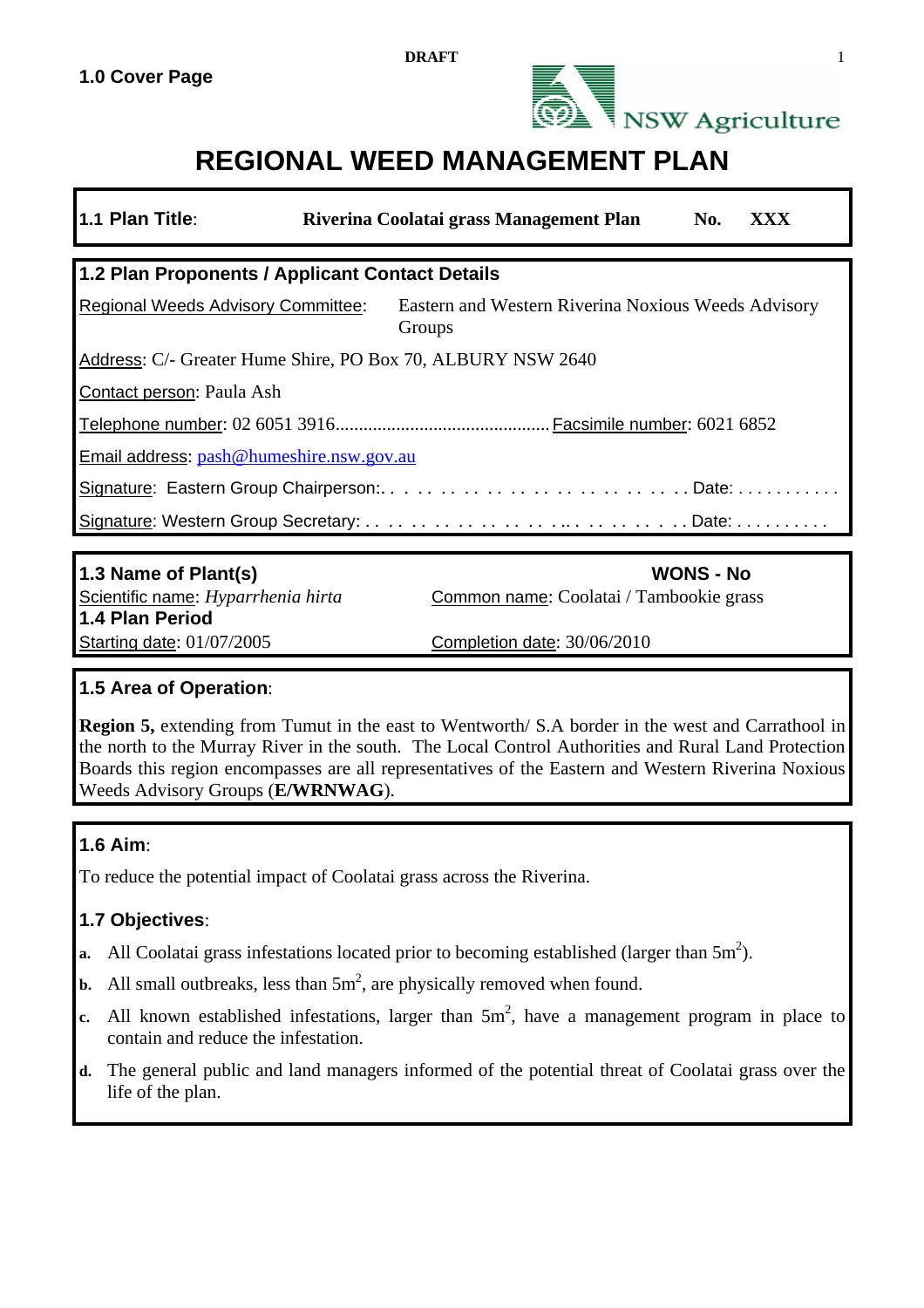### **2.0 STAKEHOLDERS**

## **2.1 Signatories**

The following Local Control Authority (**LCA**) members of the Eastern and Western Riverina Noxious Weeds Advisory Groups (**E/WRNWAG**): Albury City; Balranald Shire, Bland Shire, Carrathool Shire, Central Murray County, Coolamon Shire, Cootamundra Shire, Corowa Shire, Greater Hume Shire, Griffith City, Gundagai Shire, Hay Shire, Jerilderie Shire, Junee Shire, Leeton Shire, Lockhart Shire, Murrumbidgee Shire, Narrandera Shire, Temora Shire, Tumbarumba Shire, Tumut Shire, Urana Shire, Wagga Wagga City, Wakool Shire, Wentworth Shire, Balranald RLPB, Gundagai RLPB, Hay RLPB, Hillston RLPB, Hume RLPB, Murray RLPB, Narrandera RLPB, Riverina RLPB, Wagga Wagga RLPB, Wentworth RLPB.

#### **2.2 Other Stakeholders**

The Noxious Weeds Advisory Committee (**NWAC**), NSW Department of Primary Industries – Forests and Agriculture (**NSW DPI**), Landcare (**L**), Catchment Management Authorities (Murrumbidgee, Murray and Lower Murray-Darling **CMA's**), Department of Environment and Conservation (**DEC** – **NPWS**), Roads and Traffic Authority (**RTA**), Telstra, Country Energy, Rural Fire Services (**RFS**), NSW Farmers (**NSWF**), Murrumbidgee Irrigation, Coleambally Irrigation, Murray Irrigation Limited, TAFE NSW Riverina Institute National Environment Centre (**Albury TAFE**), Department of lands (**DIPNR**), State Rail Authority (S**RA**), Murray ROC Linear Reserves Project and neighbouring landholders.

## **3.0 BACKGROUND AND GENERAL FACTS**

#### **3.1 Plan Justification and Description of the Problem**

Coolatai grass (*Hyparrhenia hirta*), a native of South Africa and the Mediterranean regions, was not recognised as a weed in the Riverina 12 months ago. Although it is thought to have been present on several roadsides for up to 55 years, its potential to become a significant weed problem wasn't realised until 2003.

Coolatai grass is a serious pasture and environmental weed throughout many parts of Australia. It is an invasive agricultural weed because of its ability to crowd out other pasture grasses. It is of very poor feed quality as a large tussock and has the potential to germinate all year round if the conditions are right. Coolatai grass grows rapidly during the summer months out-competing other species with its dense growth of leaf and stem material, but hays off quickly during winter. It has the ability to spread rapidly along roadsides, walking tracks and rail verges invading adjacent bushland.

Large areas of northern and mid north coast NSW are already infested with Coolatai grass. In these regions Coolatai grass is having a significant impact on production. In northern NSW it has invaded and dominated undisturbed native vegetation.

Coolatai grass is currently displacing native flora and fauna, altering fire regimes and directly impacting on threatened species and communities. It has increased roadside maintenance costs, added management constraints and will reduce productivity.

McArdle (2002) has found a significant reduction in species richness at the trial sites for his thesis, showing the detrimental effect that Coolatai grass has on the biodiversity of invaded areas. "The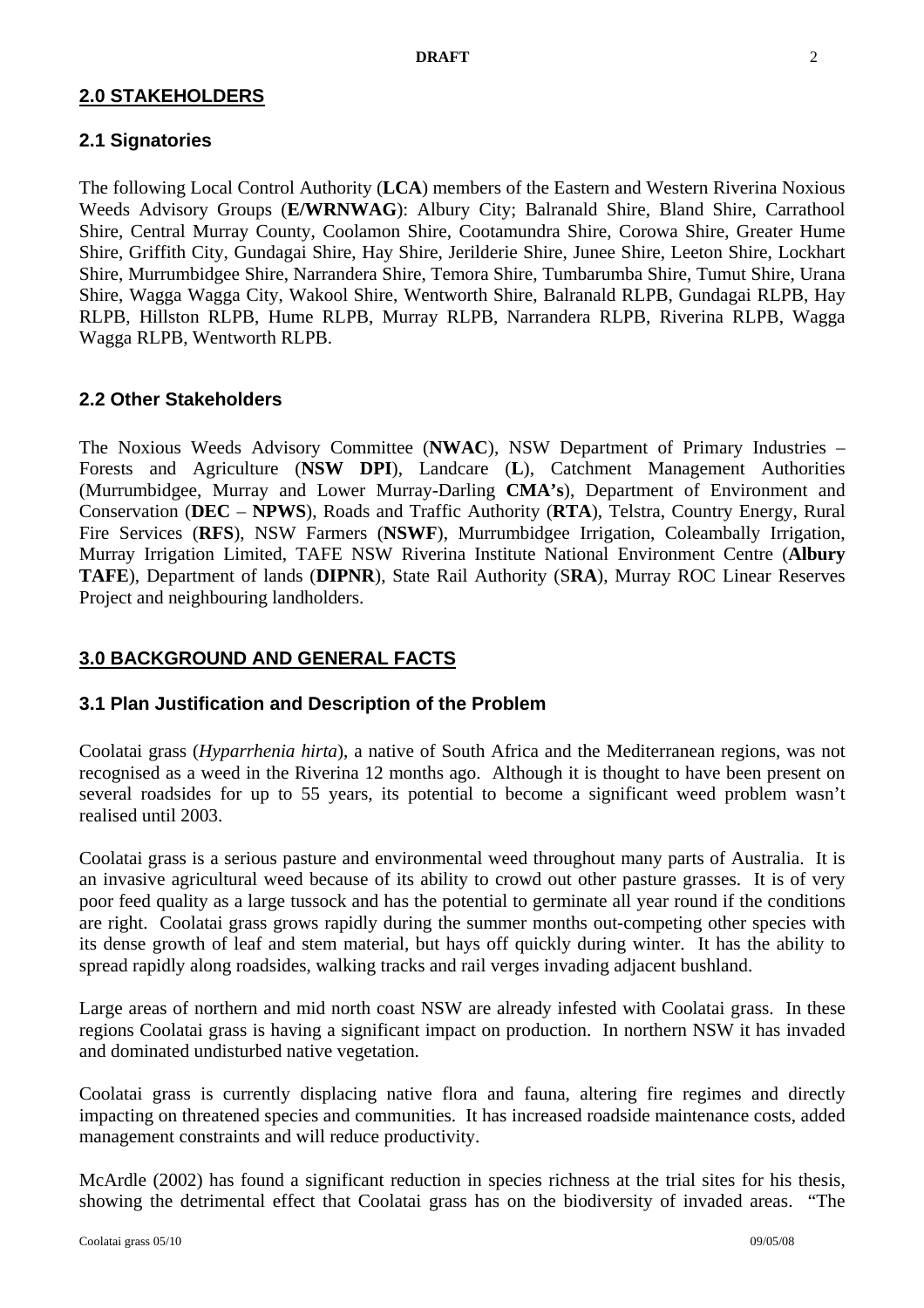#### **DRAFT** 3

reduction in cover and numbers of native species and the increase in cover of exotic species is significantly affecting the conservation value of invaded sites".

In the Riverina region Coolatai grass has been located in Albury, Balranald, Coolamon, Greater Hume, Gundagai, Junee, Lockhart, Narrandera and Wagga Wagga Council areas. Infestations however are mostly minor with only a few well established large patches on roadsides.

Given the history of invasiveness in Australia and the fact that in the Riverina Coolatai grass is not yet well established, ERNWAG and WRNWAG are being proactive by applying to have it declared noxious. Our aim is to prevent this invasive grass from spreading in this region by containing and reducing current infestations and removing all new infestations. Implementing this plan will also reduce the chances of it spreading further south into Victoria. Apart from the few landholders that it is directly impacting on, very few are aware of its potential.

Coolatai grass is not currently declared anywhere in NSW.

#### **What's at risk?**

Coolatai grass is capable of smothering undisturbed native grasslands and grassy woodlands. In one northern NSW woodland remnant it took less than ten years for Coolatai to replace all the native ground plants. The expansion of this grass in the Riverina places at risk a whole suite of threatened species found in grassy ecosystems. This includes such species as the Slender Darling Pea, Claypan Daisy, Plains' Wanderer, Turquoise Parrot, Diamond Firetail Finch and Little Whip Snake.

Prevention is the best method of control for this weed, as once it becomes established it is extremely difficult to eradicate.

## **3.2 The "Do Nothing" Option**

Coolatai grass is capable of dramatically expanding its distribution across the Riverina. The spread has been evident up north where its introduction in the 1940s has seen it spread rapidly along roadsides and stock routes, invading grazing lands and many private properties where its impact on production is significant.

Recent studies have documented its negative impact on biodiversity and it threatens to invade endangered white box communities in the Riverina. If this region were to ignore this invasive plant its density and distribution would gradually increase to a point where realistically resources would not be available to manage the problem. This has already occurred in northern NSW.

## **3.3 Distribution of Infestations**

9 of the 25 LCAs in the Riverina have Coolatai grass infestations (Refer to Appendices for Riverina and individual Council distributions maps).

Based on the below definitions:

Core: - cannot treat all infestations

Marginal: - may take the five years of the plan to get around (treat) all infestations. Rare and isolated: - easily treat all infestations every year.

At this early stage all infestations across the Riverina are classified as rare and isolated, being easily treated annually.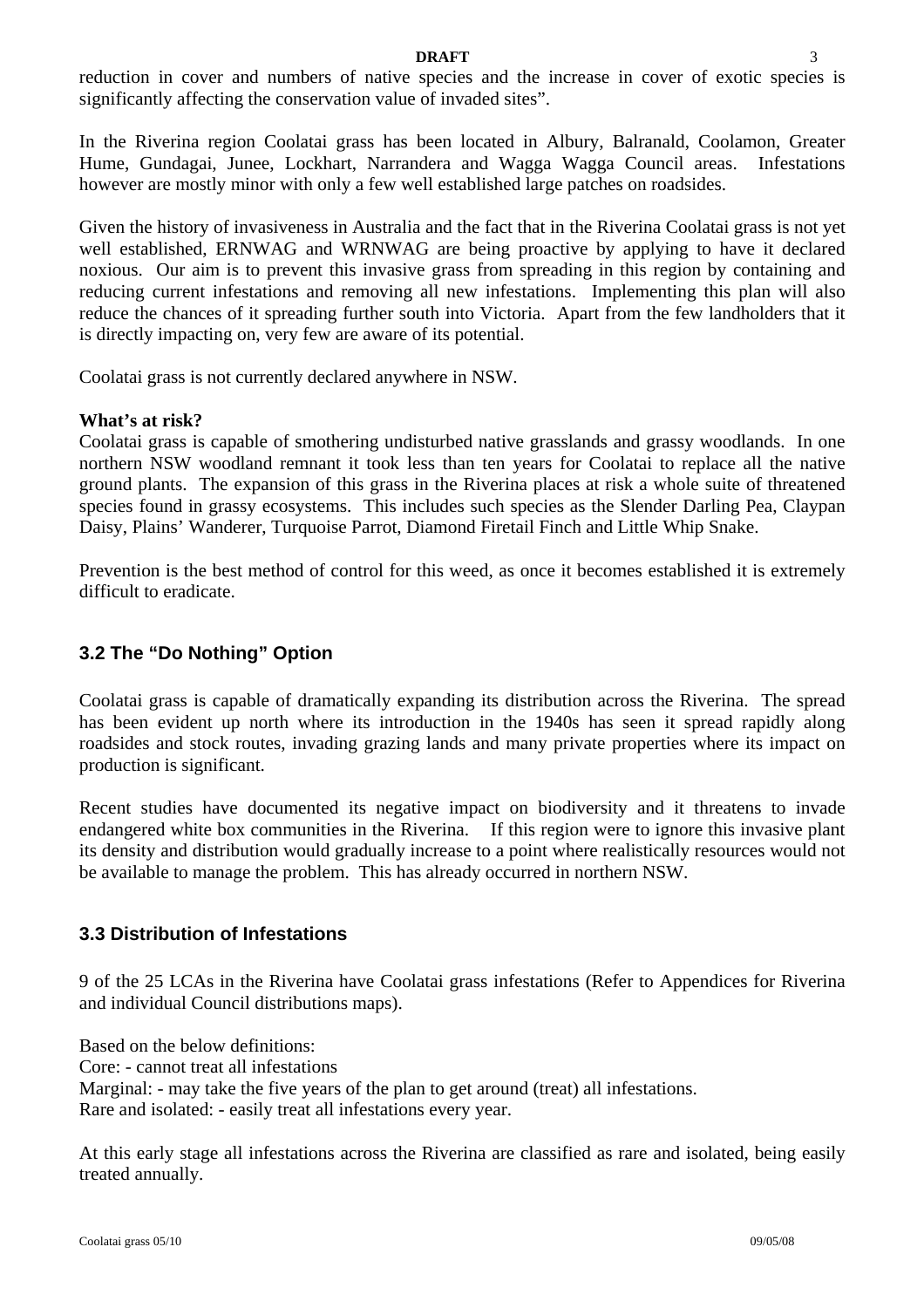



Distribution of Coolatai grass (Hyparrhenia hirta) in the Riverina.

core area) and heavy / core (weed is widely established).

Note: Base map derived from data provided by and copyright of Land and Property Information New South Wales. Road data is copyright of the Australian Land Information Group (AUSLIG). This general image determined by the regions, LCA Weeds Officers (WO) and RLPB Rangers (R). Generally, weed distribution remains similar on LCA and RLPB managed lands.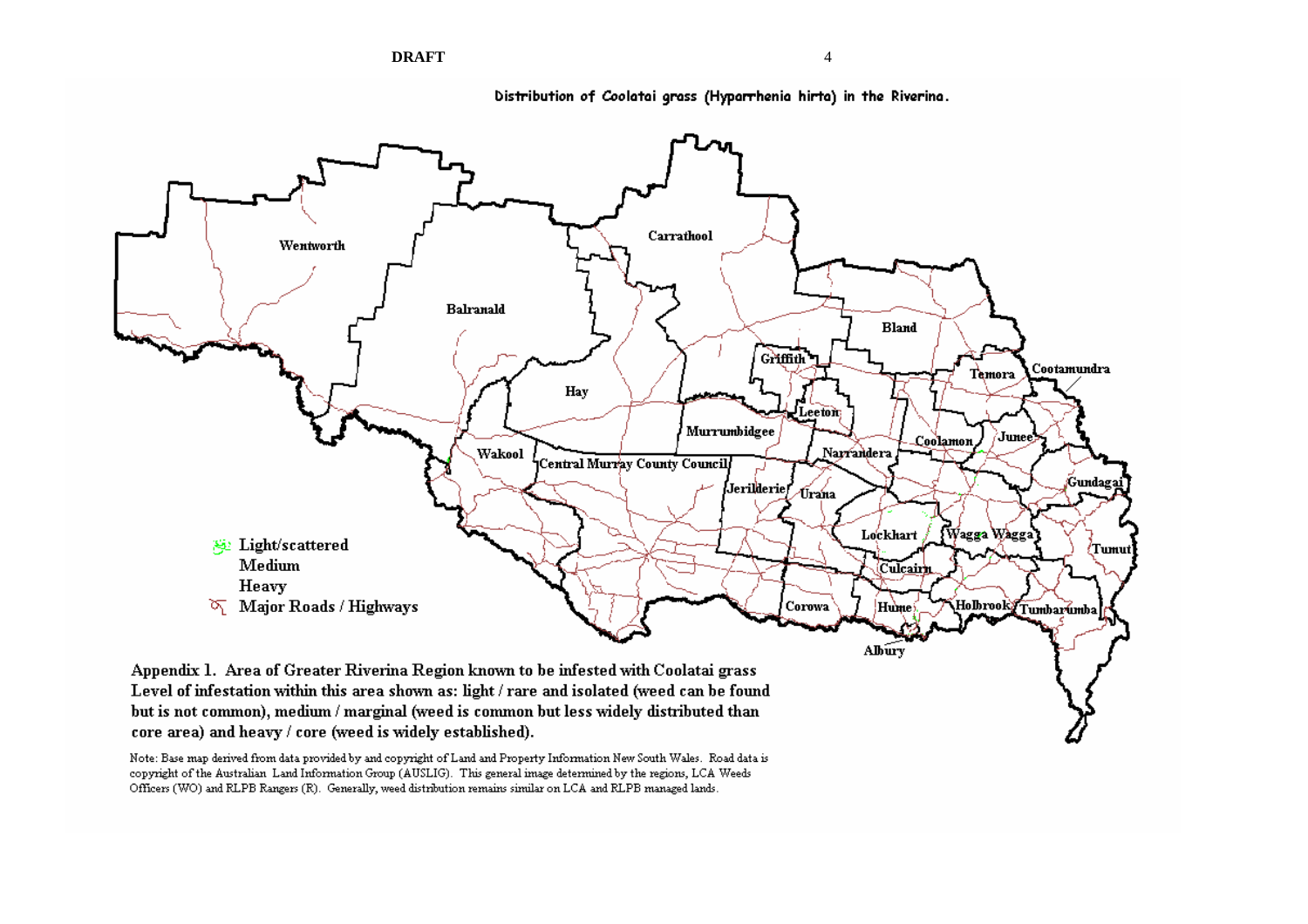#### **3.4 Weed Biology**

Once established, it develops into thick, large tussocks forming dense stands that out-compete native under storey vegetation. It has the potential to be a major weed for graziers. It is extremely drought tolerant and persistent, growing prolifically during the warm months. It is documented as being frost sensitive, yet remains green and fresh after heavy frost in the Riverina.

Seeds germinate at any time of the year under the right conditions; flowering at a very young age and continuing to do so as long as conditions are favourable. Plants have been seen to send a flower spike up four weeks after slashing.

Coolatai grass exhibits a general summer growth form characteristic of sub tropical grasses. Flowering is known to occur at longer day lengths (Dec/Jan). It also may be able to flower in response to the environment, enabling it to flower at other times of the year if conditions are favourable.

Being a perennial C4 grass it can grow rapidly and early on in the season. It is a very vigorous, competitive grass that grows on a wide range of soil types and is easily identified by its two-pronged raceme. It is often able to resprout earlier than natives, enabling it to effectively out compete then colonise bare ground forming monocultures.

Little is known about its seed bank dynamics so it's important to not let them develop. Being a perennial species it would be safe to assume several years longevity at least.

#### **3.5 Method and Rate of Spread**

Coolatai grass reproduces by seed. It is spread both naturally and by human means. It is the human induced spread that we have the most control over. Road passage is a factor. Vehicular movement and the wind generated by this disperse seeds of Coolatai grass along the roads. Coolatai grass currently appears to be spreading faster along the roadsides than into neighbouring private property. Infrequent roadside slashing will promote the spread of Coolatai grass.

Roadside maintenance activities have the capacity to transport seed from infested areas to clean.

One infestation has been in the Riverina for over 25 years. In this time it has moved down both sides of the road and spread to four adjoining properties and a crown reserve.

An isolated plant has been found on the side of a walking track that doesn't have vehicle access. The only machinery that has access is a slasher/mower working either side of the track to keep the long grass down. It was in this width that the individual tussock was found. Animals may be another means of dispersal – the seed adhering to fur etc when moist.

Anecdotal evidence suggests fire alone may lead to an increase in the presence of Coolatai grass. Fire bares out the ground and Coolatai grass is the first to colonise it, out competing other grasses with its vigorous growth. Also once established, fire may increase growth rates and promote new growth by removing old dead herbage and competition for light. The dense tussock base protects new shoots from fire.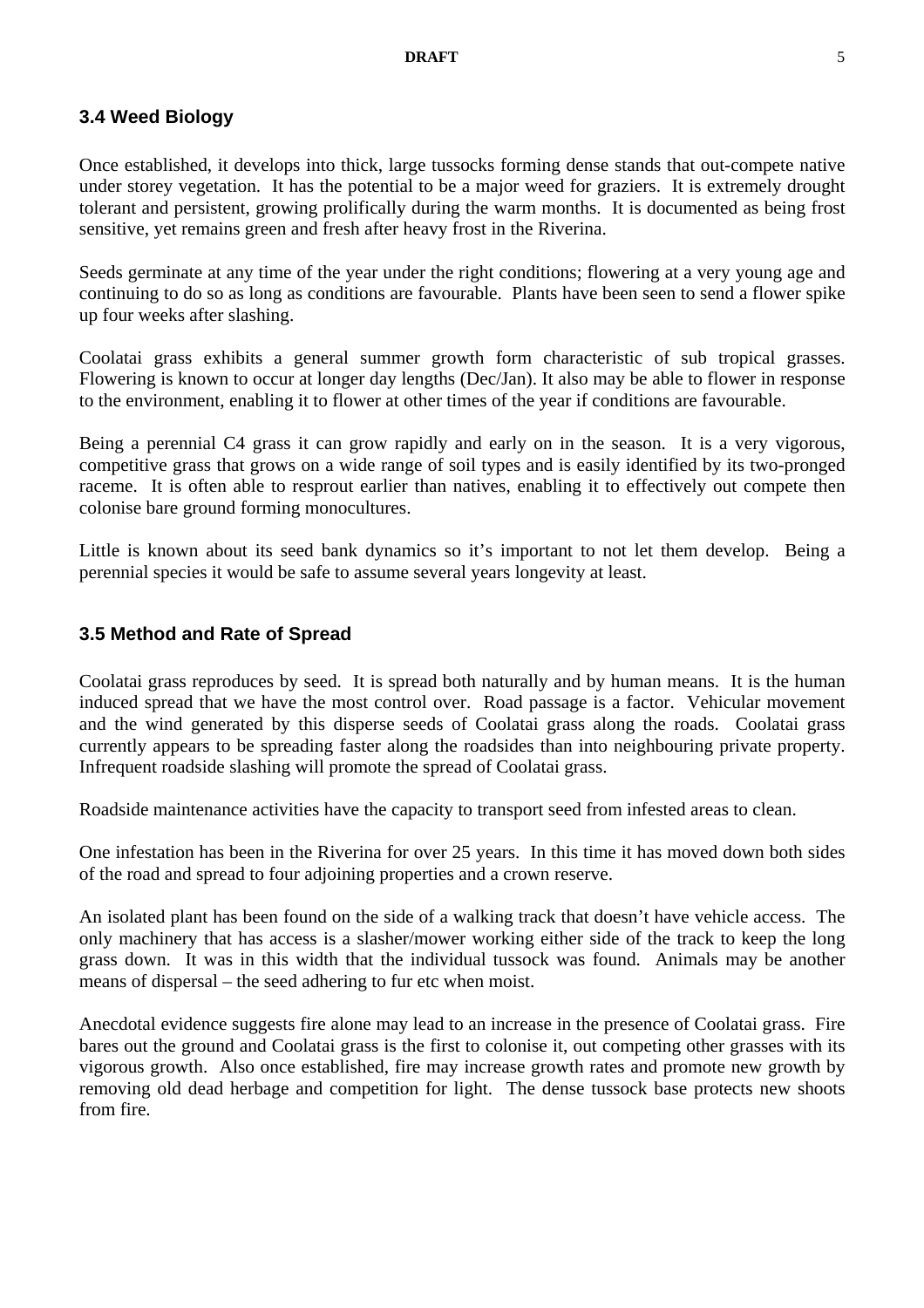#### **3.6 Species Management**

In this region Coolatai grass is primarily a weed of roadsides with the major means of dispersal thought to be through movement of seed by road maintenance equipment and slashing. Therefore, management options will be directed at firstly preventing seed set and secondly by preventing seed movement via machinery.

Once established the plant is difficult to kill showing significant tolerance to herbicide options. However careful timing of herbicide application has proved to be successful in northern NSW. Councils in this region are currently verifying this data.

A case study in Victoria on "Problems with controlling weeds on roadsides – whisky grass in East Gippsland"; suggested management options that may be applied to the Coolatai grass infestations in the Riverina. VicRoads are concentrating on eradicating isolated outbreaks while preventing the spread of the larger infestations. They felt a significant step is coordinating the control of routine grass cutting with herbicide application. Wherever possible spraying is carried out approximately 4 weeks prior to mowing activities allowing sufficient time for chemical to take effect – minimising the chance of seed being spread when the grass is cut (Sexton 2003).

McArdle (2002) outlines several management options to reduce the spread of Coolatai grass. These being: grazing, fire, physical/mechanical removal, herbicides, combined into an Integrated Weed Management plan and followed by rehabilitation of the treated area. For further information on each technique, refer to the publication.

Coolatai grass does not like cultivation. This may assist if it ever becomes established on land suitable for cultivation.

Several Councils in the Riverina are also currently trialling herbicide options to verify their effectiveness in southern NSW. Herbicides have been selected from recommendations made by NSW DPI Weeds Research and Demonstration Unit based in Tamworth.

#### **3.7 Key Land Managers**

All landholders/managers listed below are critical in the success or failure of this plan. If Coolatai grass were to be left untouched due to a lack of awareness of its potential distribution, the Riverina will end up with severe infestations similar to the northern and mid north coast of NSW. The Riverina's roadsides could eventually become a monoculture of Coolatai grass.

Local Control Authorities, Rural Lands Protection Boards, Roads and Traffic Authority, Rail Corp, Department of Environment and Conservation (NPWS within DEC), NSW Department of Primary Industries (State Forests within DPI) and landholders/ land managers.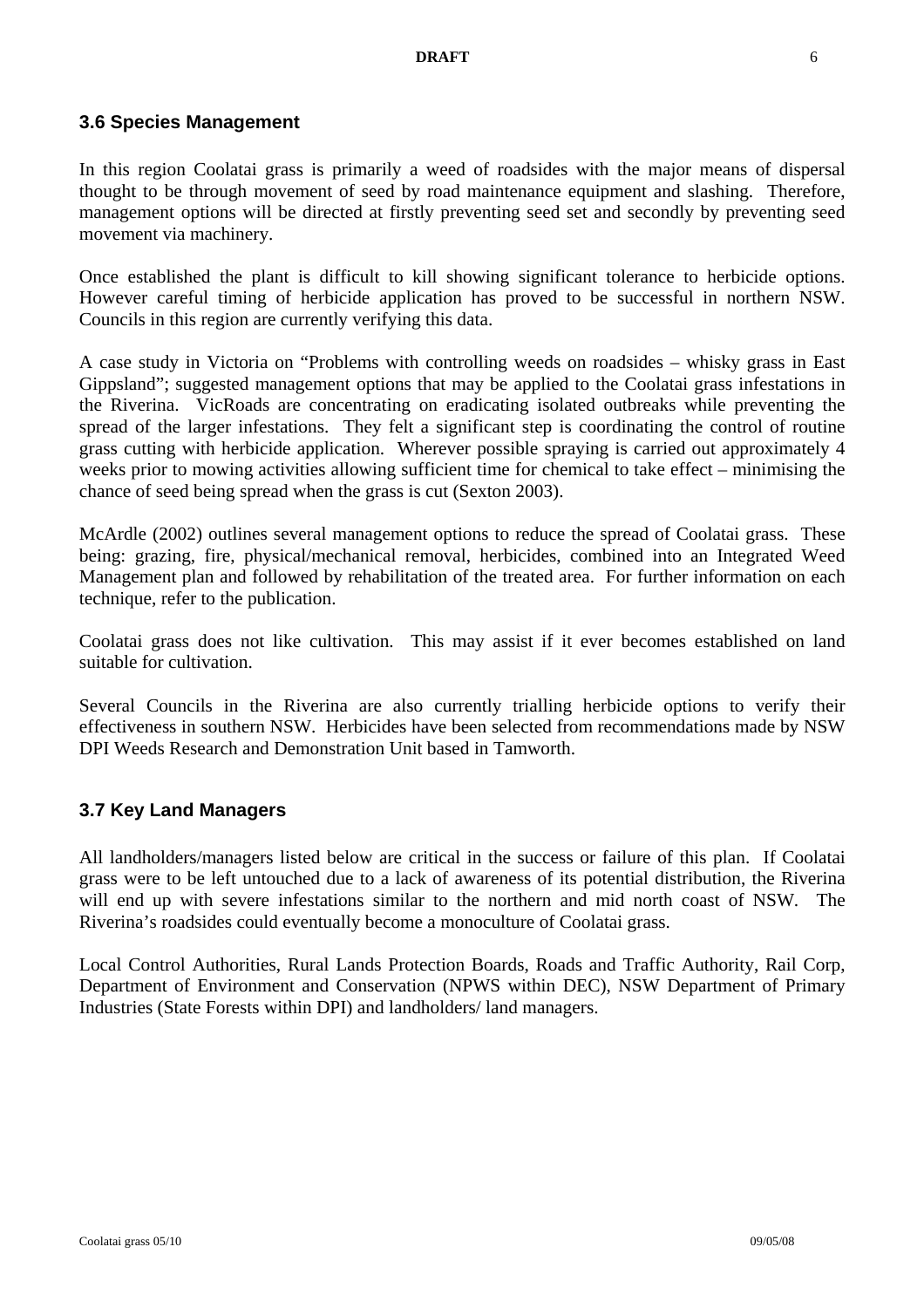## **4.0 LEGISLATIVE AND REGULATORY SITUATION**

## **4.1 Current Declaration**

Coolatai grass is currently not declared anywhere in New South Wales.

## **4.2 Declaration Changes**

ERNWAG - Motion moved on 28/10/03 to have Coolatai grass declared as a W2 Noxious Weed. WRNWAG - It will be discussed at the next WRNWAG meeting to incorporate the regional approach.

Requesting a region-wide W2 declaration incorporating the following LGAs:

Albury Balranald Bland Carrathool CMCC Coolamon Cootamundra Corowa Greater Hume **Griffith** Gundagai Hay Jerilderie Junee Leeton Lockhart Murrumbidgee Narrandera

Temora Tumbarumba Tumut Urana Wagga Wagga Wakool Wentworth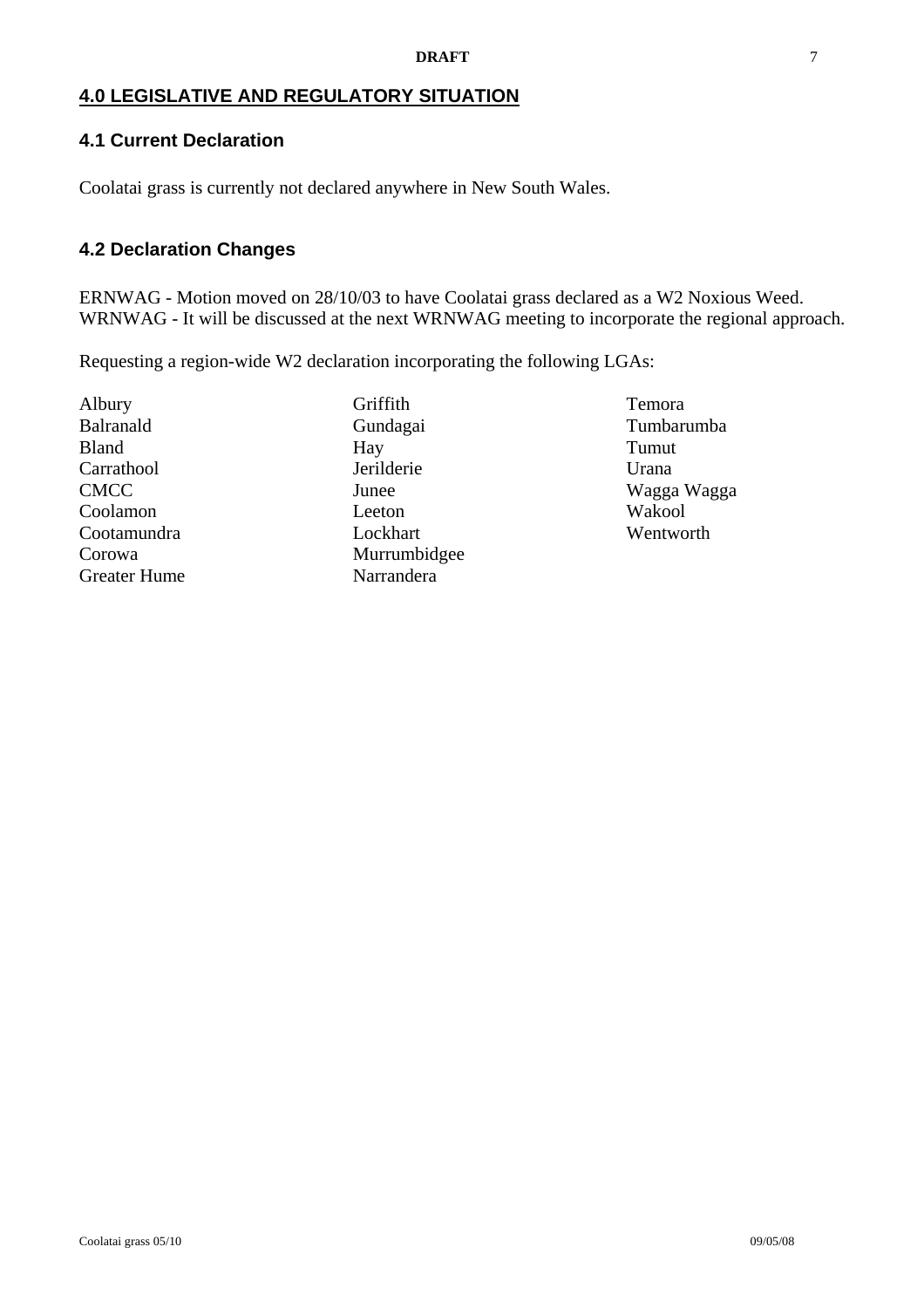## **5.0 CONSIDERATIONS AND OPPORTUNITIES**

#### **5.1 Financial support to carry out the plan**

Given the proactive approach this region is taking, funds to implement this plan at this early stage will be minimal. Coolatai grass has been listed as a key threatening process and funds may be available through this process. Chemical companies have already supported trial works in the Riverina and agreed partnerships with the Catchment Management Authorities have recently be made.

#### **5.2 Links to other Strategies**

To the best of our knowledge there are no plans or strategies currently in place for the management of Coolatai grass. The National Weed Strategy is an overriding document in weed management that this plan links directly in with. Objective 3.2 in the strategy is: To encourage the development of strategic plans for weed management at all levels.

Coolatai grass has recently been listed along with a number of other tussocky grasses, as a key threatening process under the Threatened Species Conservation Act 1995.

Note: A key threatening process is defined in the Threatened Species Conservation Act 1995 as a process that threatens, or could threaten the survival or evolutionary development of species, populations or ecological communities.

#### **5.3 Barriers and Contingencies**

The following barriers will delay or obstruct the operation of this Coolatai grass regional plan.

- Spread by human movement machinery, passing transport etc. (Obj c; Act 4)
- Primary producers and the general public do not recognise Coolatai grass. (Obj d; Act 1)
- Very difficult to distinguish it from other grasses, hard to identify until in flower. (Obj d; Act 1)
- Coolatai grass can flower and set seed in a short time frame. (Obj b; Act 3)
- Coolatai grass is currently not a declared noxious weed. (Obj c; Act 8)
- Slashing and mowing practices continue to spread this weed. (Obj c; Act 4)
- Regulatory restrictions imposed by other agencies. (Obj c; Act 4)
- To passers by Coolatai grass looks like a native grass, not an invasive weed. (Obj d)

The following contingencies may delay or obstruct the operation of this Coolatai grass regional plan.

- Wind dispersal of seed. (Obj c; Act 1)
- Drought Coolatai grass survives pro-longed periods of drought. (Obj c; Act 5)
- Frost supposedly frost sensitive yet it continues to flourish after successive frosts in this region.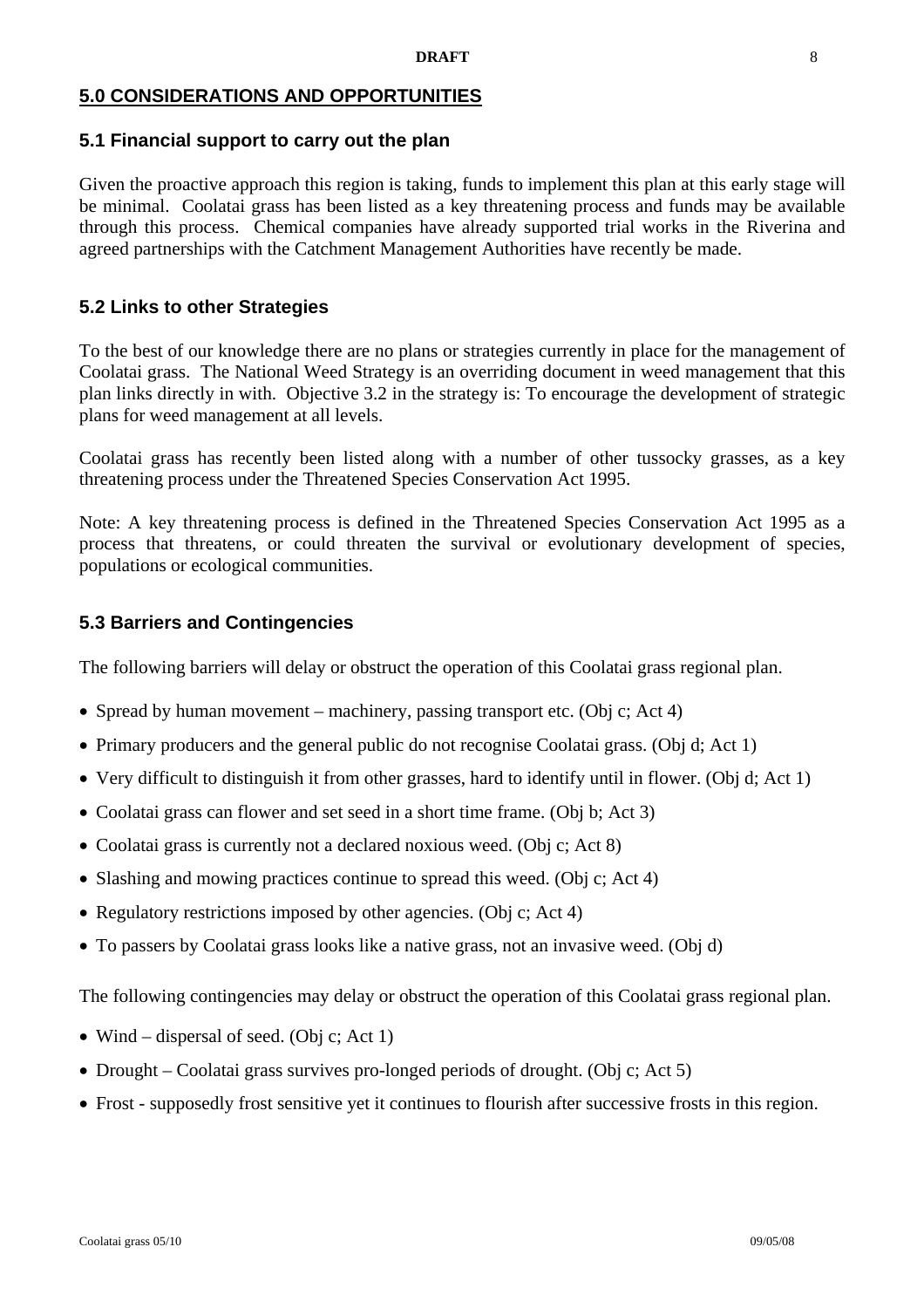#### **DRAFT** 9

# **6.0 PERFORMANCE INDICATORS AND ACTIONS**

|    | <b>OBJECTIVE</b>                                                                                                 | <b>ACTION</b> |                                                                                                                                    |                | <b>PERFORMANCE</b><br><b>INDICATOR</b>                                                                                                               |    | <b>BY WHOM</b>                                                          |  |
|----|------------------------------------------------------------------------------------------------------------------|---------------|------------------------------------------------------------------------------------------------------------------------------------|----------------|------------------------------------------------------------------------------------------------------------------------------------------------------|----|-------------------------------------------------------------------------|--|
| a. | All Coolatai grass<br>(CG) infestations<br>located prior to<br>becoming<br>established (larger<br>than $5m^2$ ). |               | 1. Hold grass weed id<br>workshop and or field<br>days across the<br>Riverina over the life<br>of the plan.                        | 1.             | All weed officers and<br>several landholders in<br>the Riverina<br>competent in<br>identifying CG.                                                   |    | 1. LCAs, Riverina<br><b>Noxious Weeds</b><br>Project Officer<br>(RNWPO) |  |
|    |                                                                                                                  |               | 2. Send a sample away to<br>the NSW herbarium<br>for positive<br>identification of new<br>found infestations.                      | 2.             | Feedback from<br>herbarium identifies<br>sample.                                                                                                     | 2. | LCAs, DPI                                                               |  |
|    |                                                                                                                  | 3.            | Survey all roadsides<br>biennially for CG<br>infestations.                                                                         | 3.             | 100% roadsides<br>inspected biennially.                                                                                                              |    | 3. LCAs                                                                 |  |
|    |                                                                                                                  |               | 4. Map the location of all<br>new found infestations,<br>so sites can be<br>monitored for regrowth                                 | $\mathbf{4}$ . | All new infestations<br>recorded manually or<br>GPS, to allow for<br>accurate monitoring.                                                            |    | 4. LCAs                                                                 |  |
|    |                                                                                                                  |               | 5. Update regional map<br>as new infestations are<br>found, so we can<br>document regional<br>distribution.                        | $5_{-}$        | As new infestations<br>are found, regional<br>map updated.                                                                                           |    | 5. LCAs,<br><b>RNWPO</b>                                                |  |
|    |                                                                                                                  |               | 6. Inspect all known<br>infested areas and<br>neighbouring<br>properties for new<br>infestations annually.                         | 6.             | 100% of all known<br>infested areas &<br>identified<br>neighbouring<br>properties inspected<br>annually & new<br>infestations recorded<br>& removed. |    | 6. LCAs                                                                 |  |
|    |                                                                                                                  | 7.            | Include CG in all<br>private property<br>inspections                                                                               |                | 7. CG included in all<br>private property<br>inspection programs,<br>landholders aware of<br>its impact                                              |    | 7. LCAs                                                                 |  |
|    |                                                                                                                  | 8.            | Work with CMAs to<br>identify areas of High<br><b>Conservation Value</b><br>that could/should be<br>protected from CG<br>invasion. | 8.             | HCV areas identified<br>and protected from<br>CG invasion.                                                                                           |    | 8. LCAs, CMAs                                                           |  |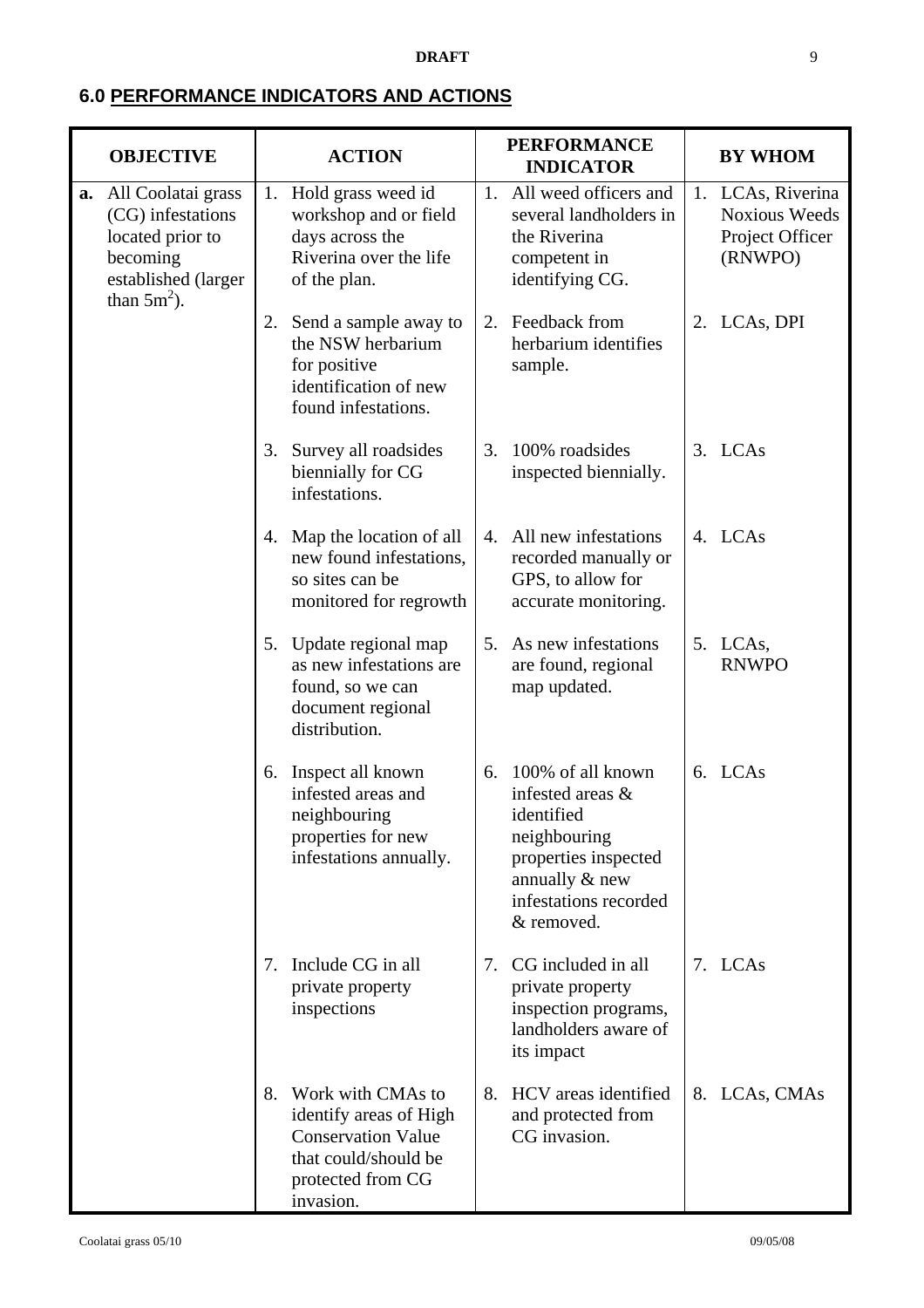|                                                                                                                              |    | <b>DRAFT</b>                                                                                                                         |    |                                                                                                    |                | 10                                                         |
|------------------------------------------------------------------------------------------------------------------------------|----|--------------------------------------------------------------------------------------------------------------------------------------|----|----------------------------------------------------------------------------------------------------|----------------|------------------------------------------------------------|
|                                                                                                                              |    | 9. Develop $&$ implement<br>a roadside vegetation<br>management training<br>program for roadside<br>vegetation<br>conservation.      | 9. | Roadside workers<br>trained in hygiene<br>practices.                                               | 9.             | Murray ROC<br>through the<br>Linear<br>Reserves<br>Project |
| <b>b.</b> All small<br>outbreaks, less<br>than $5m^2$ , are<br>physically<br>removed when<br>found.                          |    | 1. Remove isolated<br>infestations, either dig<br>up or hand $pull$ –<br>removing all plant<br>matter.                               |    | 1. 100% of isolated<br>outbreaks found are<br>removed when found.                                  | 1.             | All<br>stakeholders                                        |
|                                                                                                                              |    | 2. Plant matter burnt,<br>destroyed/disposed of.                                                                                     | 2. | All plant matter is<br>disposed of.                                                                | 2.             | All<br>stakeholders                                        |
|                                                                                                                              | 3. | Monitor the site<br>regularly between<br>December and May.                                                                           |    | 3. Regular inspection of<br>removed infestations.                                                  |                | 3. All<br>stakeholders,<br>particularly<br><b>LCAs</b>     |
|                                                                                                                              |    | 4. Remove any new<br>germinations                                                                                                    |    | 4. Any new<br>germinations are<br>removed as found.                                                |                | 4. LCAs                                                    |
|                                                                                                                              | 5. | Update local and<br>regional maps as small<br>infestations are<br>removed.                                                           |    | 5. All maps are updated<br>after monitoring has<br>shown the<br>infestations have<br>been removed. |                | 5. LCAs, RNWPO                                             |
| All known<br>established<br>infestations, larger<br>than $5m^2$ , have a<br>management<br>program in place<br>to contain and |    | 1. Manage known<br>infestations by<br>treating, slashing (prior<br>to seed set) and/or<br>burning as location and<br>season permits. |    | 1. Known infestations<br>managed annually.                                                         |                | 1. LCAs, RTA                                               |
| reduce the<br>infestation.                                                                                                   |    | 2. Undertake trials to find<br>appropriate<br>management<br>techniques                                                               | 2. | Trials undertaken and<br>results documented<br>and distributed to all<br>stakeholders.             |                | 2. LCAs                                                    |
|                                                                                                                              | 3. | Continue chemical<br>trials on Hume<br>Highway. Distribute<br>results to all<br>stakeholders.                                        | 3. | Results distributed to<br>stakeholders.                                                            | 3.             | <b>Greater Hume</b><br>Shire,<br>Macspred                  |
|                                                                                                                              |    | 4. Encourage improved<br>hygiene practices<br>between LCAs and<br>other key stakeholders<br>to contain the                           |    | 4. Hygiene practices<br>improve, infestations<br>contained and further<br>spread reduced.          | $\mathbf{4}$ . | All<br>stakeholders                                        |
| Coolatai grass 05/10                                                                                                         |    |                                                                                                                                      |    |                                                                                                    |                | 09/05/08                                                   |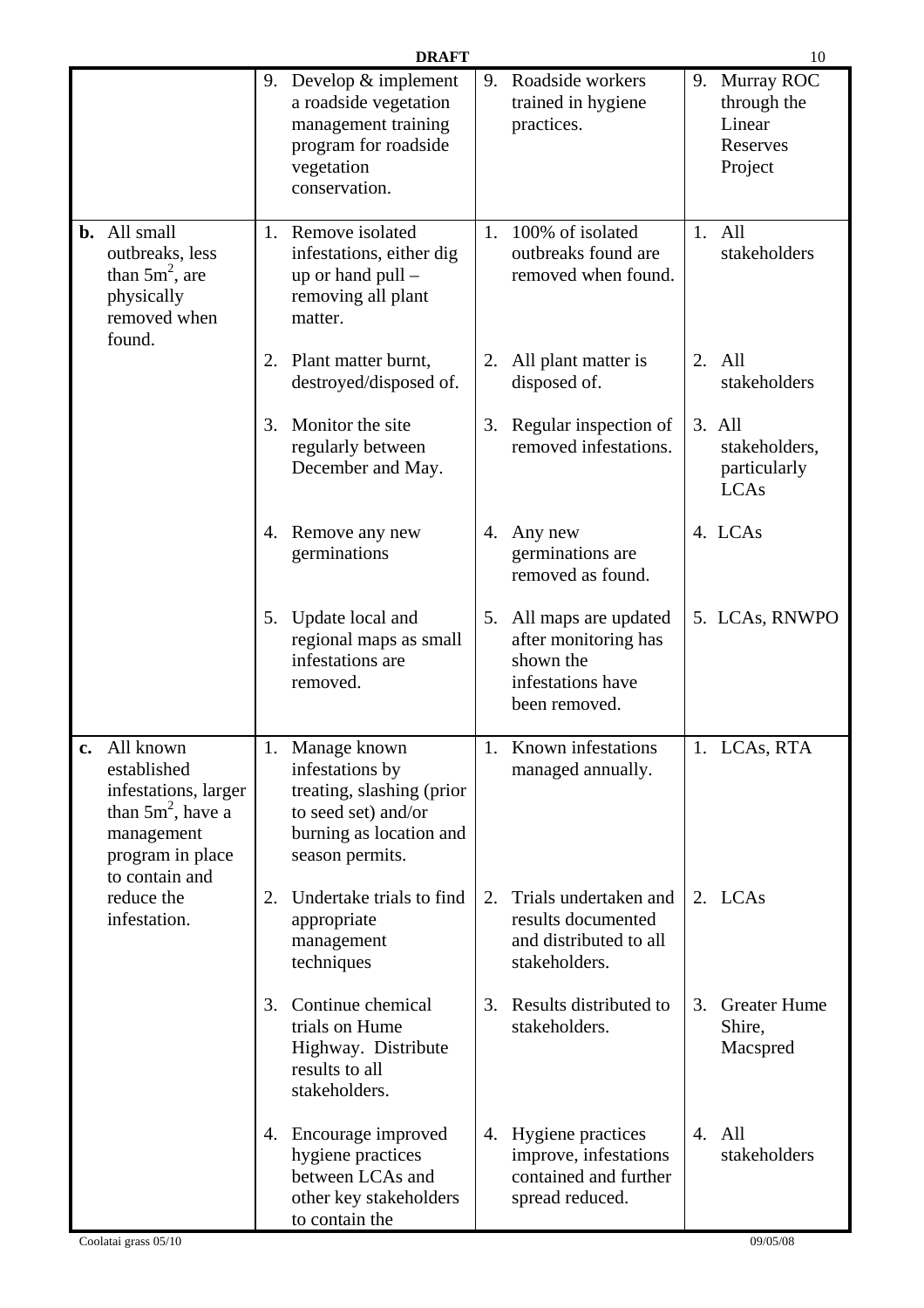| <b>DRAFT</b>                                                                                                                               |                                                                                                                                                                                                                                    |                                                                                                                                                                                                                                                                                                                                                                    |                                                                    |  |  |
|--------------------------------------------------------------------------------------------------------------------------------------------|------------------------------------------------------------------------------------------------------------------------------------------------------------------------------------------------------------------------------------|--------------------------------------------------------------------------------------------------------------------------------------------------------------------------------------------------------------------------------------------------------------------------------------------------------------------------------------------------------------------|--------------------------------------------------------------------|--|--|
|                                                                                                                                            | infestations and reduce<br>further spread.                                                                                                                                                                                         |                                                                                                                                                                                                                                                                                                                                                                    |                                                                    |  |  |
|                                                                                                                                            | All roadsides and<br>5.<br>properties that have<br>been / are infested are<br>to be inspected<br>annually to monitor<br>infestation levels and<br>deliver extension<br>material.                                                   | 5.<br>100% of infested<br>properties inspected<br>annually, landholders<br>provided with any<br>new extension<br>material. Known<br>infestations are<br>contained or reduced                                                                                                                                                                                       | LCAs' All<br>5.<br><b>Stakeholders</b>                             |  |  |
|                                                                                                                                            | 6. Follow-up inspection<br>of all properties<br>infested to ensure<br>compliance.                                                                                                                                                  | Compliance achieved<br>6.<br>on follow-up<br>inspections.                                                                                                                                                                                                                                                                                                          | 6. LCAs,<br>landholders                                            |  |  |
|                                                                                                                                            | 7. Avoid slashing<br>roadsides when seed is<br>present.                                                                                                                                                                            | Roadside slashing not<br>7.<br>occurring during seed<br>set.                                                                                                                                                                                                                                                                                                       | All<br>7.<br>stakeholders<br>particularly<br><b>LCAs &amp; RTA</b> |  |  |
|                                                                                                                                            | Submit declaration<br>8.<br>application for all areas<br>outlined in section 4.2                                                                                                                                                   | Changes effective<br>8.<br>within 12 months of<br>the plan being<br>approved.                                                                                                                                                                                                                                                                                      | 8. LCAs,<br><b>RNWPO</b>                                           |  |  |
|                                                                                                                                            | 9. Update local and<br>regional maps as<br>existing infestations<br>are reduced and<br>removed.                                                                                                                                    | All maps are updated<br>9.<br>biennially showing a<br>reduction in<br>infestation levels.                                                                                                                                                                                                                                                                          | LCAs and<br>9.<br><b>RNWPO</b>                                     |  |  |
| The general public<br>d.<br>and land managers<br>informed of the<br>potential threat of<br>Coolatai grass<br>over the life of the<br>plan. | 1. Run extension program<br>across the Riverina,<br>targeted at the general<br>public; based on the<br>potential impact of<br>CG; its identification<br>and recommended<br>management options<br>(including hygiene<br>practices). | 1. At least 3 specific<br>field days held over<br>the plan period.<br>2. At least 2 specific<br>CG media releases /<br>annum<br>3. Information flier<br>developed and<br>distributed to general<br>public.<br>4. Land managers can<br>accurately identify<br>CG and are aware of<br>its impacts<br>Include CG<br>5.<br>information on<br>stakeholder web<br>pages. | 1. LCAs,<br>RNWPO, all<br>stakeholders.                            |  |  |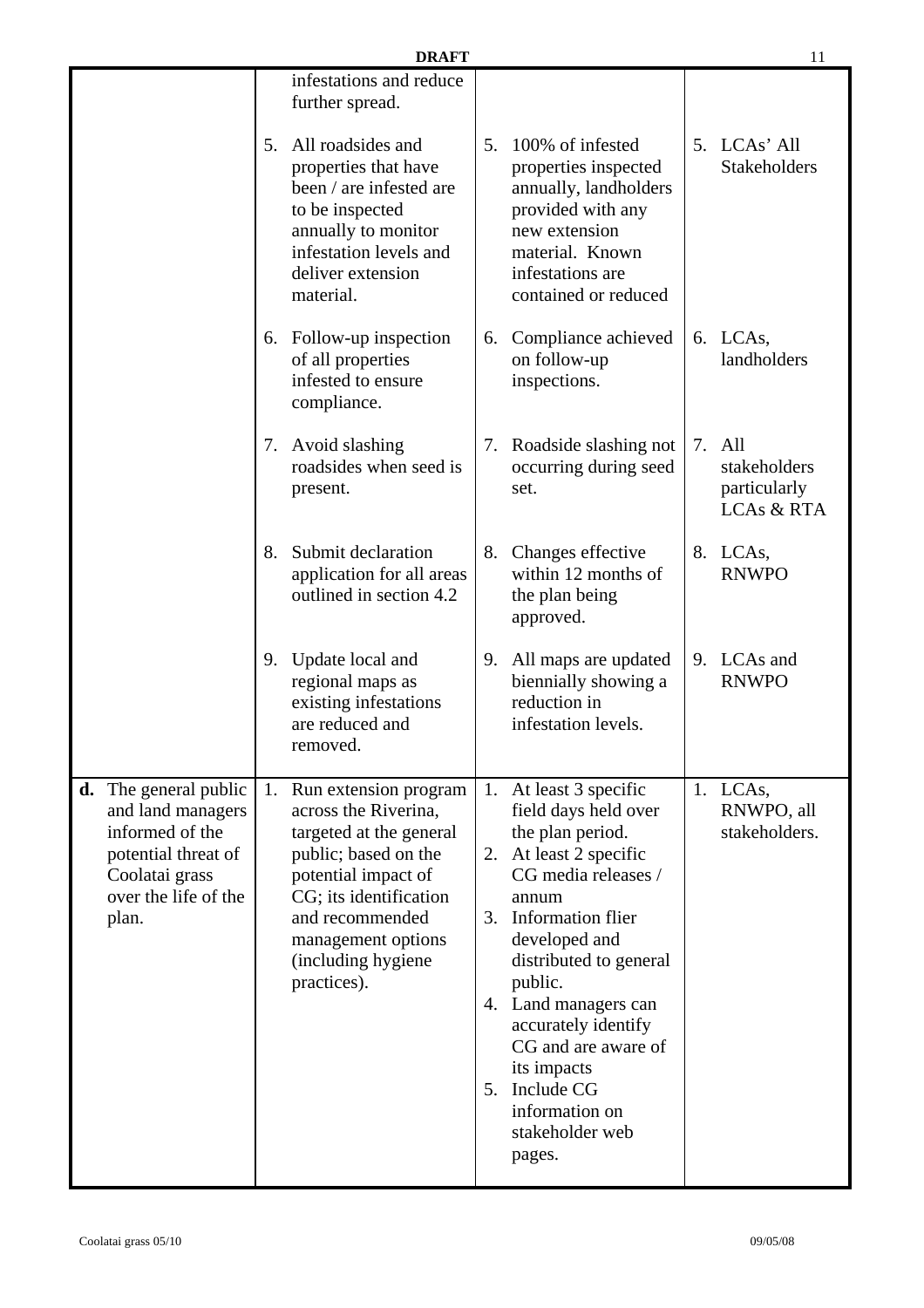## **7.0 MONITOR AND REVIEW PROCESS**

Plan participants meet each autumn (eg mid march) to review previous years activities, check are on track to meet this plans overall aim/objectives/performance indicators. All stakeholders' local plans/worksheets to be presented at this meeting to ensure they are achieving performance indicators outlined in these plans. Should they not be met, without an appropriate explanation, group pressure may be applied to encourage them to be met in future years. Participants will go over planned activities for upcoming season, arrange resource sharing and familiarise each other as to what activities are to be conducted (especially adjoining LCAs). Where appropriate renew plan commitment and discuss regional GP funding application for Coolatai grass so that it can be developed in time for the May  $1<sup>st</sup>$  deadline.

## **8.0 BENEFITS**

This plan is aiming at reducing the potential impact of Coolatai grass across the Riverina. The benefits include:-

- Cooperative approach to Coolatai grass control across the region.
- Protection of threatened species and communities.
- **Increased biodiversity**
- Prevention of potential control costs for future land managers.
- Reduced fire hazard.
- Maintain/improve productivity of rural industries
- Improved aesthetic and recreation values along with improved tourism opportunity and appeal.
- **Improved stakeholder network.**

Once Coolatai grass is declared, funding to allow the implementation of this plan will ensure a more integrated and efficient approach to the management of Coolatai grass across the Riverina region.